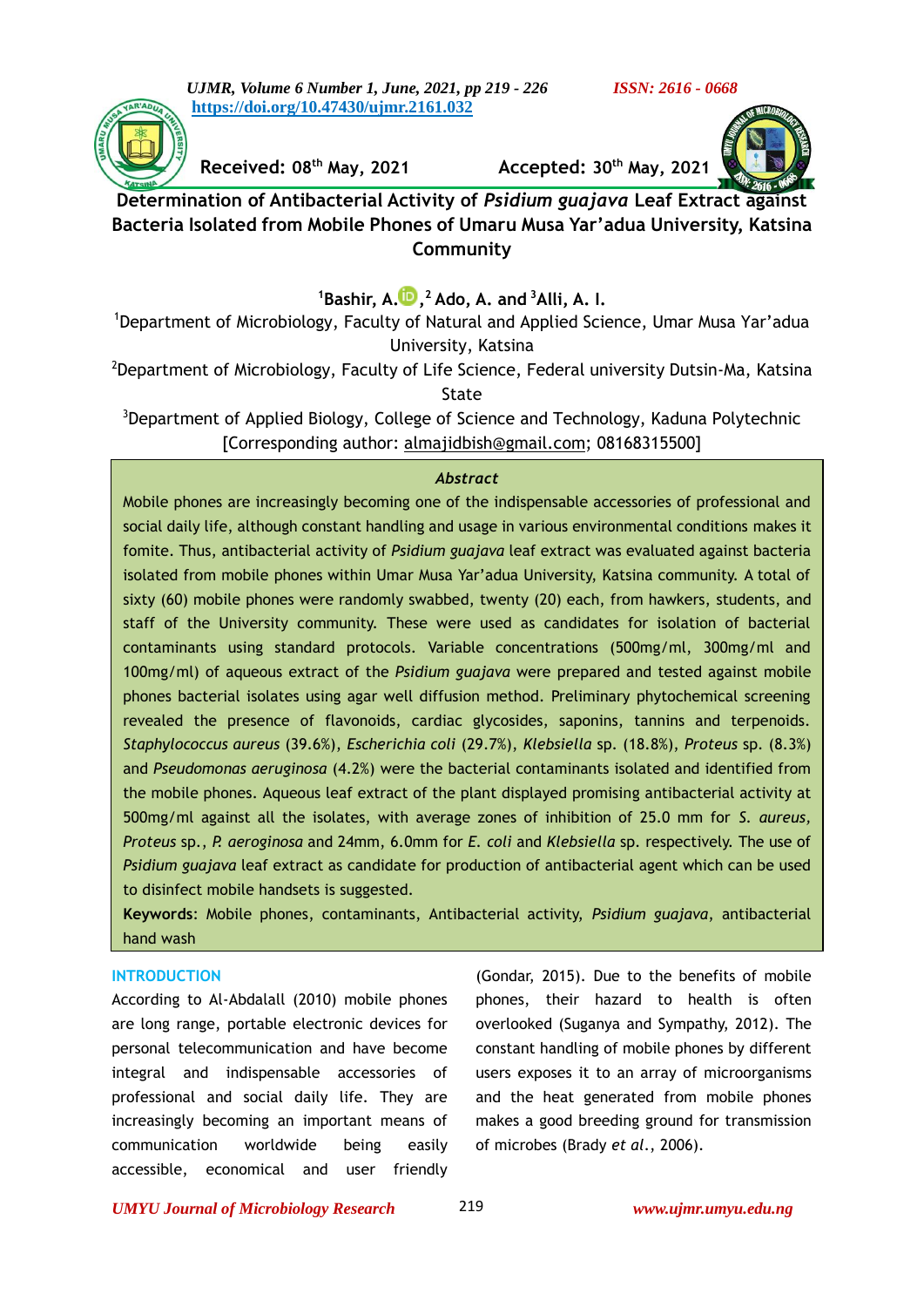The phenomenon of drug resistance against commonly used antibiotics cannot be overemphasized. Guava extracts have been previously demonstrated as broad spectrum antibacterial agents (Farhana *et al*., 2016). Previous studies revealed that bacteria are unable to easily develop resistance to the multiple and/or chemically complex phytochemicals present in plant extracts without known side effects (Gupta and Birdi 2017). This research evaluated antibacterial activity of *Psidium guajava* leaf extracts against bacteria associated with mobile phones in UMYU community environment. The objective of the study was to isolate and identify bacterial contaminants associated with mobile phones of staff, students, hawkers and bacterial load of mobile phones in UMYU community, to screen for phytochemical profile of *Psidium guajava* aqueous leaf and it's antibacterial activity against bacteria isolated from the mobile phones.

## **MATERIALS AND METHODS**

## **Sample Collection and Processing**

The study was conducted at UMYU campus. A total of 60 mobile phones were swabbed randomly, 20 each from staff, students, and hawkers. Sterile swab sticks were soaked in sterile peptone water and used to swab the target phone over its surface. The cotton end of each swabbed sample was aseptically cut off and soaked in 10ml of peptone water. These were incubated at 37º C for 24 hours and then used as stock cultures (Kawo and Musa, 2013).

*Psidium guajava* leaves were obtained from Sauri ba Gurin Zuwa, Katsina. Authentication and confirmation of taxonomic identity of the plant material was done at herbarium unit of Biology Department, UMYU and assigned a Voucher number **UMYU 1927**. The *Psidium guajava* leaves were washed with water; air dried under shade and pulverized into powder using clean mortar and pestle, ultimately sieved and fine powder was obtained according to the methods of (Bukar *et al*., 2009).

# **Enumeration of Aerobic Mesophilic Bacterial Count**

Enumeration of aerobic mesophilic bacterial count was carried out using-ten-fold serial dilution. An aliquot of 0.1ml of suitable dilutions was pour plated in duplicate using sterile Nutrient agar plates from all the dilutions. The prepared plates were labeled and aerobically incubated at 37º C for 24 hours. Mean counts of colonies were recorded cfu/ml (Cheesebrough, 2001).

# **Isolation and Identification of Bacterial Contaminants of Mobile phones**

Loopfuls of discrete colonies on Nutrient agar were selected and sub-cultured on selective and differential media: Eosin methylene blue agar, MacConkey Agar and Mannitol salt agar media. Inoculated plates were incubated at 37ºC for 24 hours. Discrete colonies were subjected to Gram's staining and biochemical tests: catalase, citrate, indole, urease, MR-VP and motility (Cheesbrough, 2001; Akintobi *et al*., 2013).

## **Extract Preparation**

The method of Olayemi and Opaleye (1999) was adapted for the extraction of plant. Water solvent was used for extraction using the maceration procedure. This was carried out by measuring 50g of fine powder of *Psidium guajava* (leaves) on an electronic weighing balance. This was dispensed into flat bottle flask containing 500ml of water. The flask was placed on a flat form shaker. After 3 days of soaking in the solvent, the mixture was filtered with muslin cloth and then Whatman No. 1 filter paper, which was then, evaporated using rotary evaporator. Then, transferred to an evaporating dish and placed on a water bath till the dried crude extract was obtained. The extract was stored in screw cap bottles at 4ºC until needed.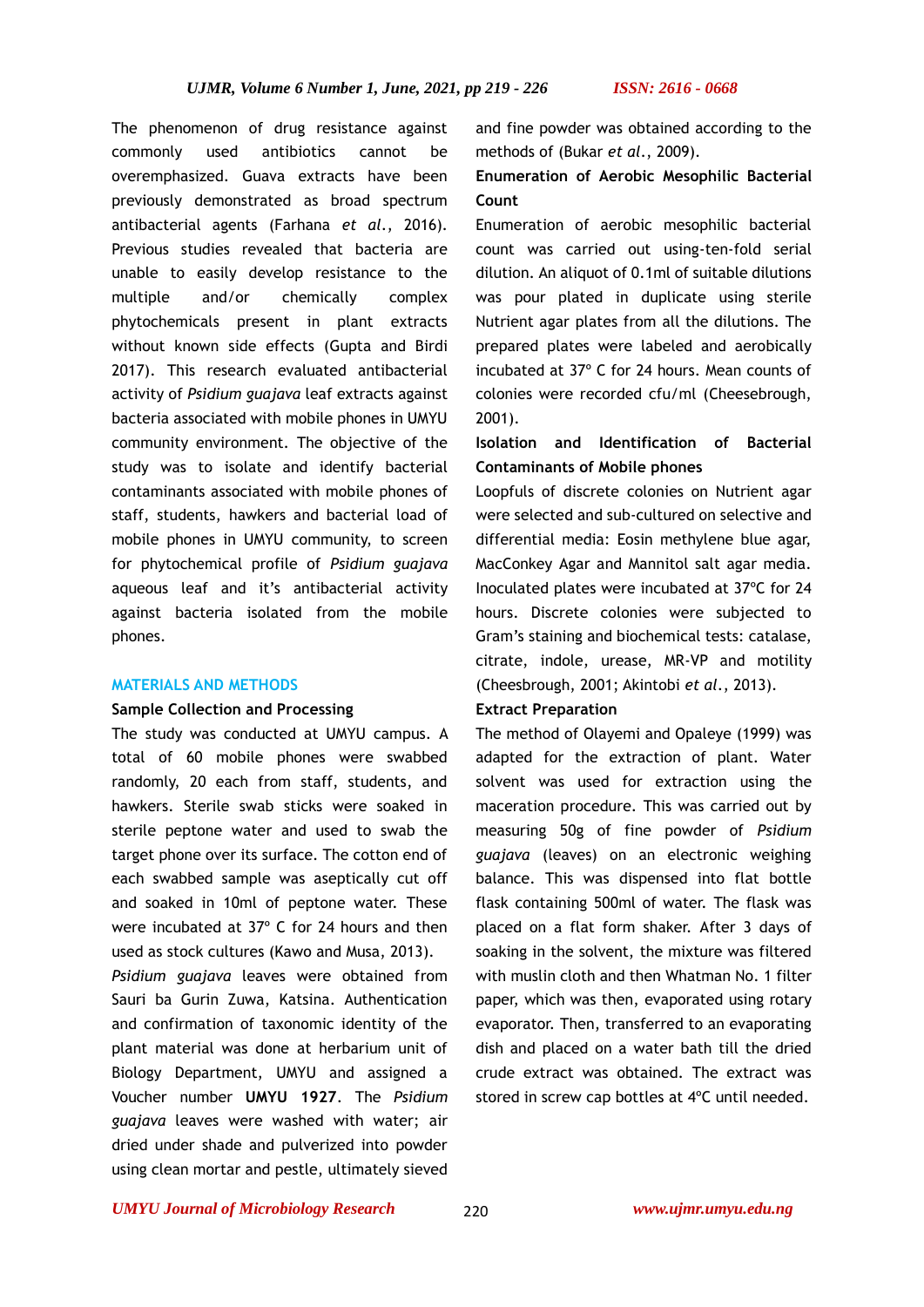## **Phytochemical Screening**

The aqueous *P. guajava* leaves extract was subjected to phytochemical screening to test for the presence or absence of secondary metabolites using the method described by Sofowara (1993). Briefly mention the phytochemicals and the methods.

# **Preparation of Varied Concentrations of Plant Extracts**

Stock solutions of plant extracts were prepared by dissolving 1g of the extract in 1ml of Dimethyl sulfoxide (DMSO). From the stock solution, 0.1ml was transferred in to a sterile bijou bottle and 0.9ml of DMSO was added to give 100mg/ml. Subsequently, 0.3ml of the stock solution was transferred into another bottle containing 0.7ml DMSO, to give 300mg/ml. Similarly, 0.5ml of the stock solution was transferred in to bijou bottle containing 0.5ml DMSO to give 500mg /ml (Deeni and Hussein, 1991).

# **Preparation of McFarland Standard and Standardization of Inocula**

0.5 McFarland standard was prepared by adding 0.6ml of 1% Barium Chloride  $(BaCl<sub>2</sub>)$  solution onto 99.4ml of 1% Sulphuric acid  $(H<sub>2</sub>SO<sub>4</sub>)$  solution. Isolated and identified Bacterial colonies were sub-cultured onto Nutrient agar and incubated for 24 hours at 37ºC. Obtained colonies were placed into a test tube containing 2ml normal saline continuously, until the turbidity of inoculum test tube matched with the turbidity of McFarland standard test tube (Cockeril *et al*., 2012).

## **Antibacterial Activity of the Extract**

Antibacterial activity of the *P. guajava* aqueous extracts was tested using agar well diffusion method on Mueller Hinton agar (MHA) (Saulawa and Muhammad 2017). MHA was prepared and poured into sterile petri dishes (25ml) in triplicates and allowed to solidify at room temperature. The standardized inoculum of the bacterial isolates was streak onto the MHA plates using carpet streaking. A sterile cork

borer (6mm) was used to bore three wells in the inoculated medium. Thereafter, 0.1ml of different concentrations (500mg/ml, 300mg/ml and 100mg/ml) of the extracts was dispensed into separately labeled wells using sterile 1ml syringe. The preparations were incubated at 37ºC for 24 hours. The mean zones of inhibitions were measured using centimeter rule and recorded in millimeters. Triplicate readings were recorded.

## **Determination of Minimum Inhibitory Concentration (MIC)**

The different concentrations of the extracts (500mg/ml, 300mg/ml and 100mg/ml) were prepared using sterile 10ml test tubes. From each concentration, 1ml was dispensed into test tubes containing 4ml Nutrient broth. Furthermore, 0.1ml of each standardized bacterial inoculum was inoculated into each of the prepared test tubes. The tubes were incubated at 37ºC for 24 hours. The tubes were examined for absence of growth by checking absence of turbidity. The test tube containing the lowest dilution that showed no sign of growth gives the MIC (Saulawa and Muhammad 2017).

# **Determination of Minimum Bactericidal Concentration (MBC)**

The test tubes that showed no visible growth from MIC were sub cultured on sterile Nutrient agar plates. The plates were incubated at 37ºC for 24 hours. The plate containing the lowest concentration that showed no growth was the MBC (Saulawa and Muhammad 2017).

## **Statistical Analysis**

All statistical analyses were conducted using Microsoft Excel Data Analysis ToolPak (2013 version) (Berk & Carey, 2010). The comparisons were computed using One-way ANOVA to test whether a statistically significant difference exists between: the occurrence positive and negative samples amongst the mobile phones involved in the study; the distributions and frequencies of the bacteria isolated from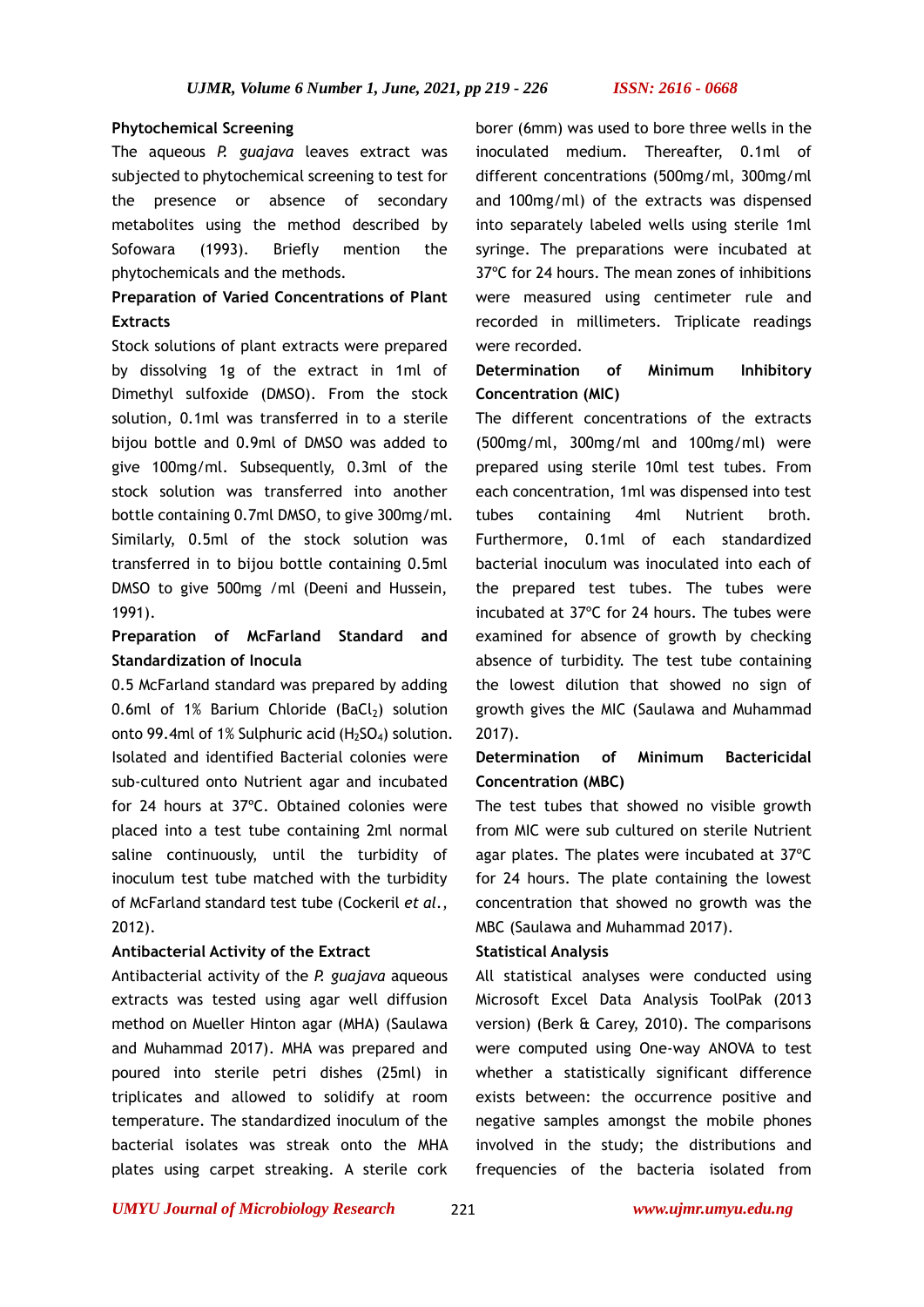Hawkers, Staff and Students; and the zones of inhibition elicited by the *Psidium guajva* aqueous leaf extracts verses the positive control. Likewise, the zones generated by the extract and the positive control were compared using two-tailed t-test. In all calculations, p values ≤ 0.05 are considered significant.

### **RESULTS**

The results of the present study (table 1) showed that mobile phones of hawkers had the highest contamination of bacteria, with 18 out of 20 (37.5% of all positive samples in the study area) followed by students with 16 (33.3%); with the staff having the lowest proportion of mobile phones from which bacteria were isolated i.e. 14(29.1%).

Table 2 revealed that the overall mean aerobic mesophillic bacterial counts of  $2.12 \times 10^6$ , 2.54  $\times$ 10<sup>5</sup> and 2.14  $\times$  10<sup>3</sup>CFU/ml were recovered from hawkers, students and staff respectively. The findings (table 3) showed that the frequency of occurrence of identified bacterial isolates of mobile phones from members of the UMYU community, that there is no significant difference in the frequency of the various bacteria (P = 1,  $F_{cal}$  = 0,  $F_{crit}$  = 3.84); and also

there is no significant difference between the three groups; Hawkers, Staff and Students  $(P =$ 0.41,  $F_{cal}$  = 1.01,  $F_{crit}$  = 4.46). This shows that the frequency of distribution of the species of bacteria contaminating mobile phones shows equal distribution; likewise, the composition of the bacterial contaminants on the mobile phones of hawkers, staff and students is homogeneous, because there is no statistically significant difference between the composition of the bacteria from hawkers, staff and students' mobile phones. Phytochemical analysis of *Psidium guajava* leaves in the present study revealed the presence of flavanoids, glycosides, saponins, tannins and terpenoids. Study showed that guava leaves aqueous extract exhibited marked antibacterial activity as evidenced by zones of inhibition, ranging from 18mm to 25mmfor *S. aureus*, 18mm to 24mm for *E. coli*, 6mm for *Klebsiella* spp, 20mm to 25mm for *Proteus* spp, 18mm to 25mm for *P. auroginosa* which were comparable to that of oxytetracycline, which exhibited zones of 23mm, 22mm, 21mm, 26mm, 7.0mm for *S. aureus*, *E. coli*, *Klebsiella* spp, *Proteus* spp, *P. auroginosa* respectively, to the highest concentration tested.

| Source of samples | Number-of |                 | <b>Bacterial Isolates</b> |                 |       |  |
|-------------------|-----------|-----------------|---------------------------|-----------------|-------|--|
|                   | samples   | <b>Positive</b> |                           | <b>Negative</b> |       |  |
|                   |           | No              | %                         | No              | %     |  |
| <b>Hawkers</b>    | 20        | 18              | 37.5                      | 2               | 16.67 |  |
| <b>Students</b>   | 20        | 16              | 33.3                      | 4               | 33.3  |  |
| <b>Staff</b>      | 20        | 14              | 29.2                      | 6               | 50    |  |
| Total             | 60        | 48              | 100                       | 12              | 100   |  |

**Table 1: Prevalence of Bacteria Isolated from Mobile Phones of UMYU Community**

P (one-way ANOVA statistically significant difference between positive and negative samples) = 0.0018,  $F_{cal} = 54.00 F_{crit} = 7.71$ .

| Sample source   | Aerobic Mesophilic Bacterial (cfu/ml) |  |  |
|-----------------|---------------------------------------|--|--|
| <b>Hawkers</b>  | $2.12 \times 10^{6}$                  |  |  |
| <b>Students</b> | $2.54 \times 10^{5}$                  |  |  |
| <b>Staff</b>    | $2.14 \times 10^{3}$                  |  |  |

*UMYU Journal of Microbiology Research www.ujmr.umyu.edu.ng*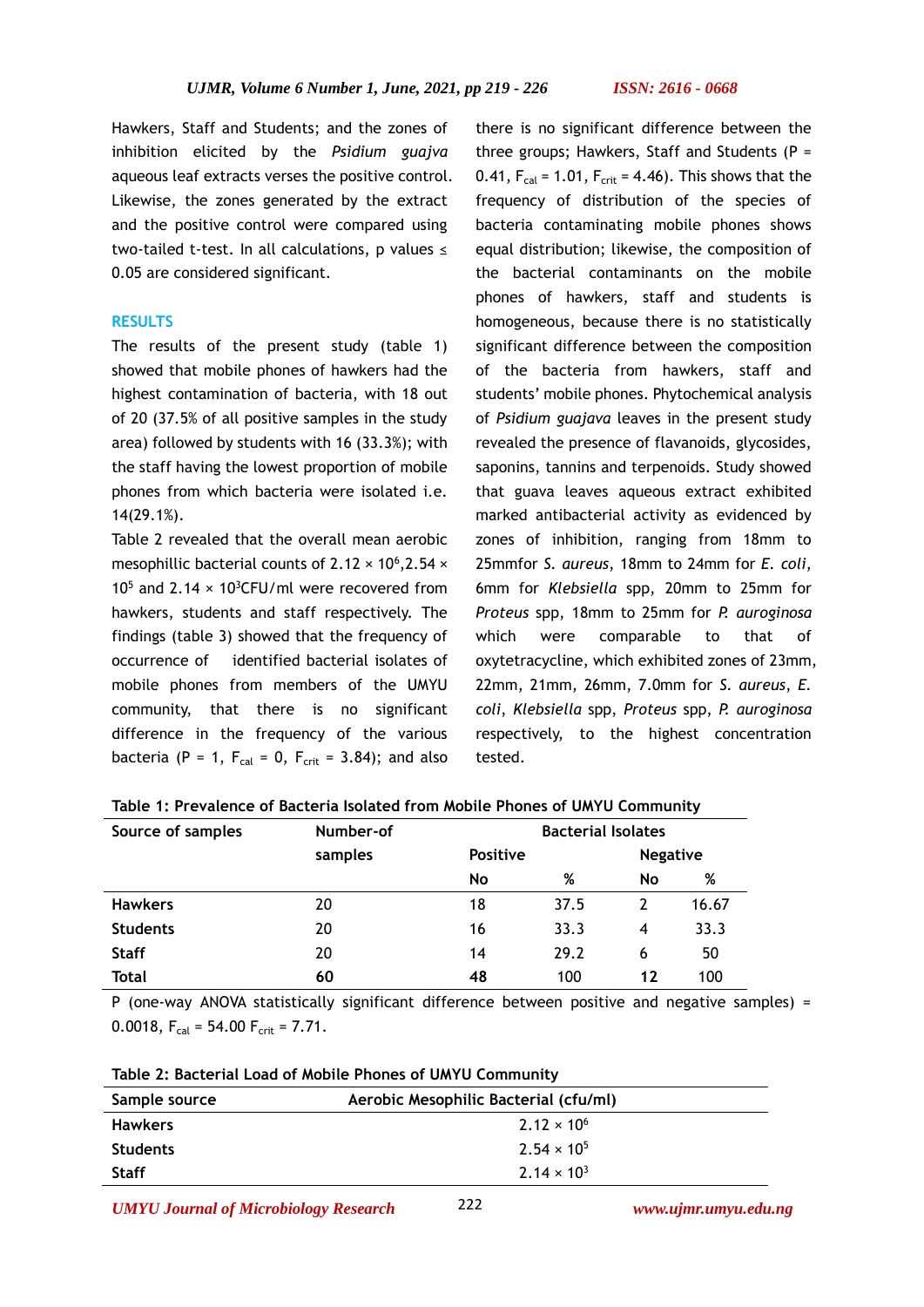*UJMR, Volume 6 Number 1, June, 2021, pp 219 - 226 ISSN: 2616 - 0668*

| <b>Organisms</b>       | Source of sample                                  |         |              |          |
|------------------------|---------------------------------------------------|---------|--------------|----------|
|                        | <b>Students</b><br><b>Staff</b><br><b>Hawkers</b> |         | <b>Total</b> |          |
|                        | No (%)                                            | No (%)  | No (%)       | No (%)   |
| Staphyloccus<br>aureus | 7(36.8)                                           | 6(31.6) | 6(31.6)      | 19 (100) |
| Escherichia coli       | 4(28.6)                                           | 5(35.7) | 5(35.7)      | 14 (100) |
| Pseudomonas species    | 1(50.0)                                           | 0(00.0) | 1(50.0)      | 2(100)   |
| Proteus species        | 3(17.0)                                           | 1(6.25) | 0(00.0)      | 4(9.0)   |
| Klebsiella species     | 3(33.4)                                           | 4(44.4) | 2(22.2)      | 9(100)   |

|  |  |  |  | Table 3: Frequency of Isolation of Bacteria from Mobile Phones of UMYU Community |
|--|--|--|--|----------------------------------------------------------------------------------|
|--|--|--|--|----------------------------------------------------------------------------------|

NB: P (one-way ANOVA statistically significant difference in distribution of the bacteria) = 1,  $F_{cal} = 0$ ,  $F_{\text{crit}}$  = 3.84; P (one-way ANOVA statistically significant difference between Hawkers, Staff and Students) =  $0.41$ ,  $F_{cal}$  = 1.01,  $F_{crit}$  = 4.46.

|  |  | Table 4: Phytochemical Screening of Psidium guajava Leaf Extract |
|--|--|------------------------------------------------------------------|
|  |  |                                                                  |

| <b>Extract</b>  | <b>Phytochemical profile</b> |                   |                 |                |                   |
|-----------------|------------------------------|-------------------|-----------------|----------------|-------------------|
|                 | <b>Flavanoids</b>            | <b>Glycosides</b> | <b>Saponins</b> | <b>Tannins</b> | <b>Terpenoids</b> |
| Psidium guajava |                              |                   |                 |                |                   |

Key: + indicates positive

**Table 5: Antibacterial Activity of** *Psidium guajava* **Aqueous Leaf Extract against Bacterial Isolates of Mobile Phones** 

| <b>Bacterial</b> |                             | P. guajava aqueous leaf extract |                 | Commercial      |                 | Oxytetracycline |
|------------------|-----------------------------|---------------------------------|-----------------|-----------------|-----------------|-----------------|
| isolates         | concentrations(mg/ml)       |                                 | (mg/ml)         |                 |                 |                 |
|                  | 100                         | 300                             | 500             | 100             | 300             | 500             |
|                  | Zones of inhibition (mm/SD) |                                 |                 |                 |                 |                 |
| S. aureus        | $18.0 \pm 1.73$             | $20.0 \pm 1.50$                 | $25.0 + 1.45$   | $14.0 + 1.41$   | $22.0 \pm 2.51$ | $23.0 + 0.36$   |
| E. coli          | $18.0 + 0.87$               | $20.0 \pm 1.32$                 | $24.0 \pm 0.66$ | $22.0 + 2.31$   | $19.0 \pm 1.41$ | $22.0 + 0.70$   |
| Klebsiella spp   | $6.0 \pm 0.00$              | $6.0 \pm 0.00$                  | $6.0 \pm 0.00$  | $12.9 \pm 2.80$ | $14.0 \pm 0.90$ | $21.0 \pm 0.26$ |
| Proteus spp      | $20.0 + 0.46$               | $22.0 \pm 1.00$                 | $25.0 \pm 2.65$ | $22.0 + 2.12$   | $20.0 + 1.47$   | $26.0 \pm 1.31$ |
| P. auroginosa    | $18.0 + 0.96$               | $22.0 \pm 1.25$                 | $25.0 \pm 1.61$ | $6.0 \pm 0.00$  | $6.0 \pm 0.00$  | $7.0 \pm 0.26$  |

Key: Zones of inhibition were presented as average ± standard deviation of three replicates. A reading of 6.00, i.e. the diameter of the well, indicates no activity.

NB: P (statistically significant difference of zones of inhibition of the extracts vs positive control, using t-test) = 0.79,  $T_{cal}$  =0.27,  $T_{crit}$  two tail = 2.05; and for one-way ANOVA, (p = 0.79,  $F_{cal}$  = 0.07,  $F_{crit}$  = 4.20).

**Table 6: Minimum Inhibitory Concentration (MIC) and Minimum Bactericidal Concentration (MBC) of** *Psidium guajava* **Aqueous Leaf Extract** 

| <b>Bacterial isolates</b> | MIC (mg/ml) | $MBC$ (mg/ml) |
|---------------------------|-------------|---------------|
| S. aureus                 | 300         | 500           |
| E. coli                   | 100         | 300           |
| Klebsiella spp.           | ND          | ND.           |
| Proteus spp.              | 100         | 300           |
| P. auroginosa             | 100         | 100           |

Keys: ND indicates not detected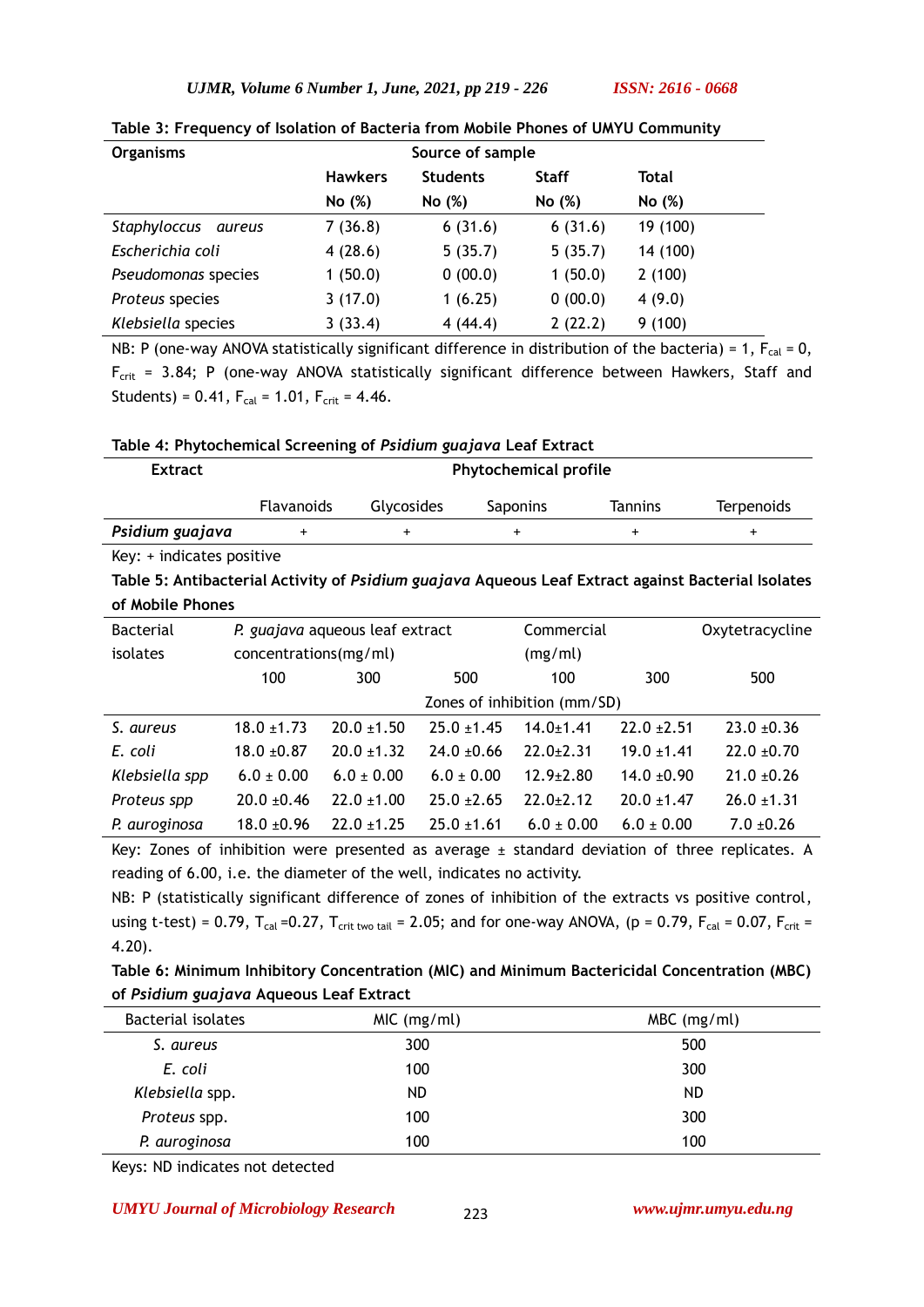## **DISCUSSION**

Among all the studied participants *Staphyloccus aureus* was the most frequently isolated organism followed by *Escherichia coli* and *Klebsiella species*. In a similar study Kawo and Musa (2013) reported that the most frequently isolated bacteria were: *E. coli* 7 (25.0%) and *S. aureus* 15 (53.6%). The study also corresponds to the findings of Abdalall (2014), from Saudi Arabia, whereby *S. aureus* (56.58%) was the most abundant bacteria isolated from mobile phones of students and staff of Biological Sciences Department, King AbdulAziz University, followed by *Staphylococcus epidermidis* (13.57%). However in their study, *Pseudomonas aeruginosa* (8.01%) was the third most commonly isolated bacterium, which is contrary to the current study, as it was the least isolated bacterium. They also identified *Neissera sicca* (7.73%), *Micrococcus luteus* (6.51%), *Proteus mirabilis* (3.66), *Bacillus subtilis* (2.85%) and *Enterobacter aerogenes* (1.09%).

Likewise, another study that contradicts the current study was the study carried out by Koscova *et al.* (2018), wherein they reported that the common skin commensal bacteria, coagulase negative *Staphylococci* were diagnosed most frequently. Results of this study were consistent with results recorded by Gondar (2015), where the most commonly isolated bacteria were *S. aureus* (35.30%), *E. coli* (23.53%), *Streptococcus* sp. (17.65%) and *Enterobacter aerogenes* (23.53%), respectively.

This The study was closely in agreement with the findings of Enass (2015) whereby a total of 25 samples were collected from the mobile phones of students of college of science Biology Department, Baghdad University, and the bacteria encountered include: *S. aureus*, coagulase negative *Staphylococci* (*S. epidermidis*), *S. pyogenes*, *E. coli* and *P. aeruginosa*.

The counts from this study are within WHO limits. This corresponds to the findings of Kawo

and Musa (2013), where all the sampled mobile phones groups had viable counts lower than 10<sup>6</sup> CFU/ml. The observation that hawkers have aerobic mesophilic bacterial counts exceeding the WHO limit, are similar to the findings of Yusha'u *et al*. (2010), who reported heavy bacterial contamination of both commercial and personal mobile phones in some location within Kano metropolis.

The phytochemicals reported in the current study were reported previously in a study by Uboh *et al*. (2010) revealed the presence of alkaloids, flavonoids, glycosides, poly-phenols reducing compound, saponins, and tannins in the aqueous extract of *P*. *guajava* leaf. The result of this study is closely similar to the findings of Pandey and Shweta (2015), who reported the presence of reducing sugar, tannin, saponin, terpenoid, alkaloid, phenol and phlobatannin. Offor (2015) reported that the phytochemicals present in the in *P guajava*  mostly include alkaloids, saponins, flavonoids, phenol, steroid, tannin, protein and glycosides.

The zones of inhibition obtained in the study vary significantly with increasing concentration of the leaf extract (P=0.0027) and that it also varies significantly with the type of bacteria isolated (P=0.0000). The study also showed that there is no significant difference in the antibacterial activity of the leaf extract and the positive control (oxytetracycline) on the bacterial isolates (P=0.79).

The findings of this study are in agreement with those obtained by Vieira *et al*. (2001). In their study, they observed that the growth of *S. aureus* was inhibited by aqueous leaf extract of *P. guajava*. Additionally, Demello and Gnan (1999) reported that *P. guajava* extracts inhibited the growth of *S. aureus*. This also corresponds to the finding of Kenneth *et al.* (2017), who reported significant levels of activity by the extract against isolates similar to those used in the current study, at lower concentrations.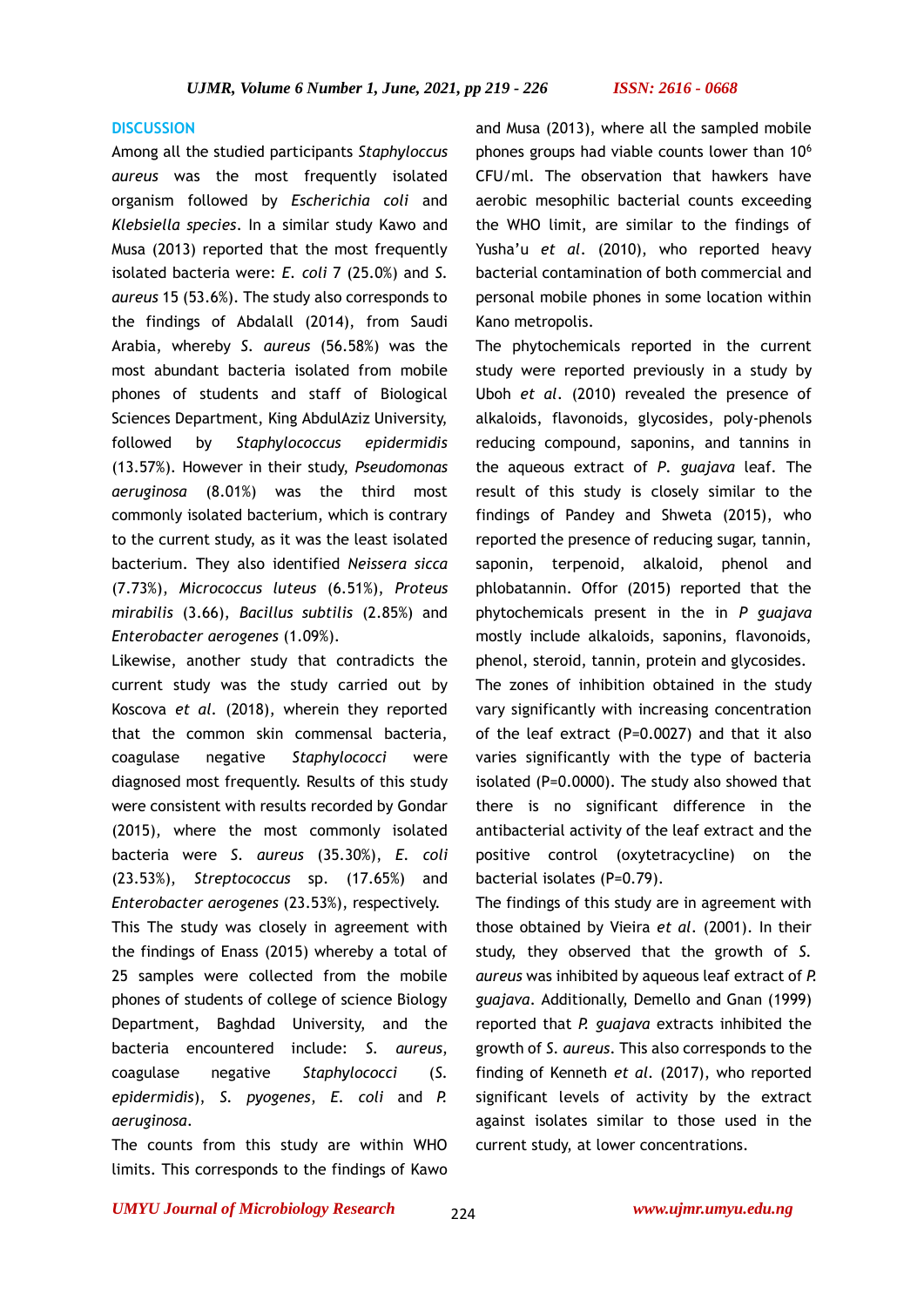In the current study, *Klebsiella* sp. isolates showed resistance to the extract. This might be caused by the concentration of the extract used (Uthman *et al*., 2019), i.e. the isolates might be susceptible at concentrations higher than those tested in the current study. The absence of a statistically significant difference between the zones of inhibition elicited by the *P*. *guajava* extract in comparison to those produced by Oxytetracycline shows that the extract compares favorably against the antibiotic, and thus potential antibacterial properties.

# **REFERENCES**

- Akintobi, O. A., Onoh, C. C., Ogele, J. O., Idowu, A. A., Ojo, O. V. and Okonko, I. O. (2013). Antimicrobial activity of *Zingiber officinale* (ginger) extract against some selected pathogenic bacteria. *Nature and Science*, 11(1): 7 - 15.
- Akinyemi, K. O., Audu, D. A. and Akintoye, O. C. (2009). The potential role of mobile phones in the spread of bacterial infections. *Journal of Infectious Diseases,* 3(8): 628 - 632.
- Al-Abdalall, A. H. (2010). Isolation and identification of microbes associated with mobile phones in Dammam in eastern Saudi Arabia. *Journal of Family and Community Medicine*, 1 (11)
- Brady, R. R., Wasson, A., String, I., Mc-Allister, C. and Damani, N. N (2006). Is your phone bugged? The incidence of bacteria known to cause nosocomial infection in health care workers. *Journal of Hospital Infections,* 62(1): 123-125.
- Bukar, A., Mukhtar, M. D., and Hassan, A. S. (2009). Phytochemical screening and screening of antimicrobial activity of *Senna siamea* on *Pseudomonas aeruginosa. Bayero University Journal of Pure and Applied Sciences,* 2(1): 139 - 142.

## **CONCLUSION**

The study identified mobile phones as potential agents in the transmission bacteria of public health importance. *Psidium guajava* aqueous leaf extract have demonstrated antibacterial activity on the bacteria isolated which is not significantly different from that of the standard antibiotic used as a control. The study indicated that *Psidium guajava* aqueous leaf extract could be exploited as candidate material for the production of antibacterial agent which can be used to disinfect mobile handsets.

- Chesebrough, M. (2001). *Medical Laboratory Manual for Tropical Countries.* Volume 11, Second Edition, University Press, Cambridge, Great Britain, 377pp.
- Cockerel, franklin R., *et al* (2012). Methods for dilution antimicrobial susceptibility tests for bacteria that grow aerobically; approved standard – ninth edition. CLSI. P. 12. ISBN 1-56238-784-7
- Deeni, Y. and Hussain, H. (1991). Plants in Kano ethno medicine: Screening for antimicrobial activity. Pharmaceutical Biology 29(1): 15-56.
- Demello, M. T. and Genan, S. O. (1999). Inhibition of *Staphylococcus aureus* by aqueous Gioba extracts. Journal of Ethnopharmacology 68(1-3): 103-108.
- Enass, G. S. (2015). Isolation, Identification and Determination **Antimicrobial** Susceptibility of Bacteria Isolated from Mobile Phones of Student. *Journal of University of Anbar for Pure Science,* 9(3): 6-9.
- Famurewa, O. and David, O. M. (2009). Cellphones: A medium of transmission of bacterial pathogens. World Rural Observations 1(2): 69-72.
- Farhana, J. A., Hossain, M. D. and Mowlah, A. (2016). Antibacterial effects of Guava (*Psidium guajava*) extracts against food borne pathogens. *International Journal*